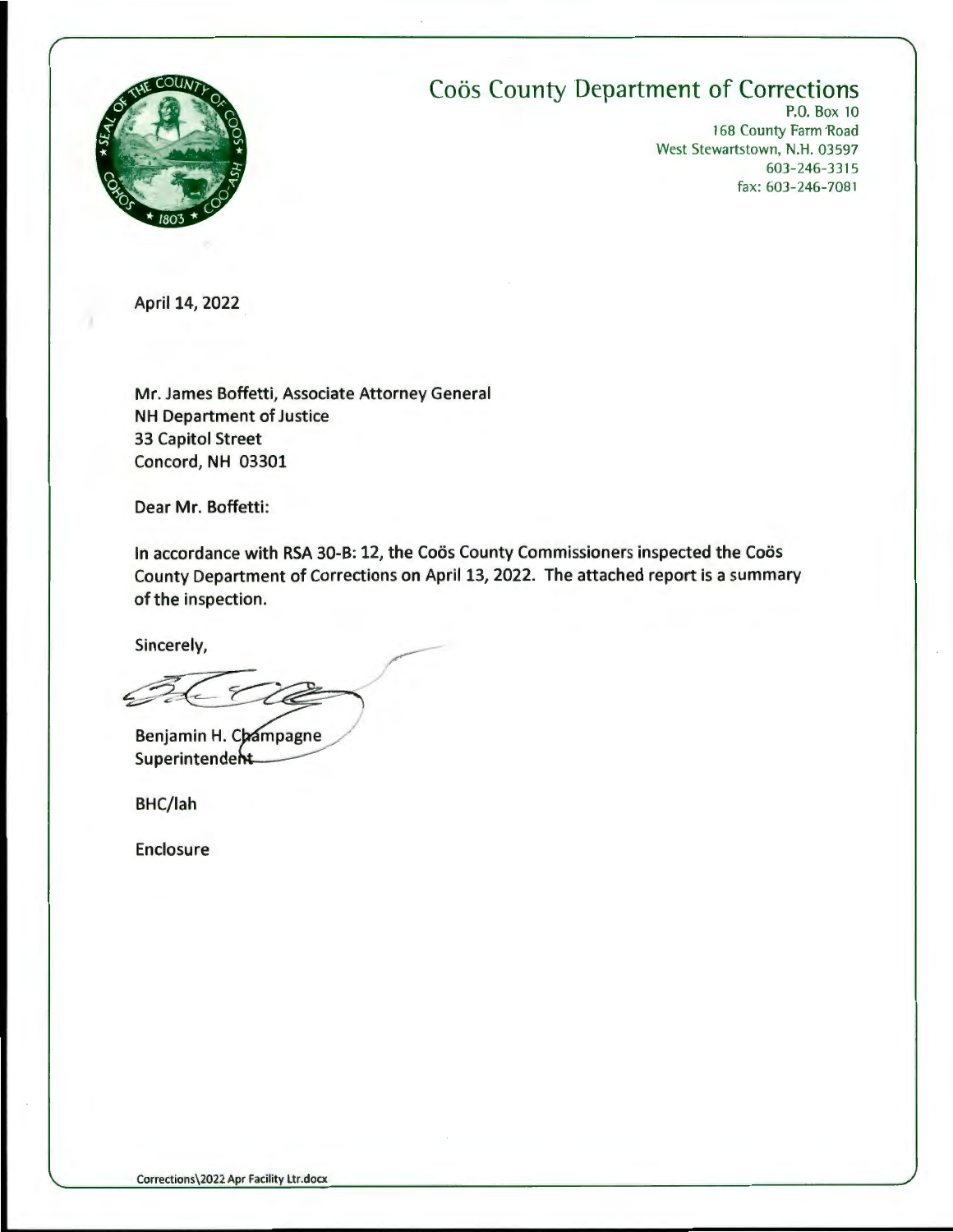SC:1M 6606 81 &db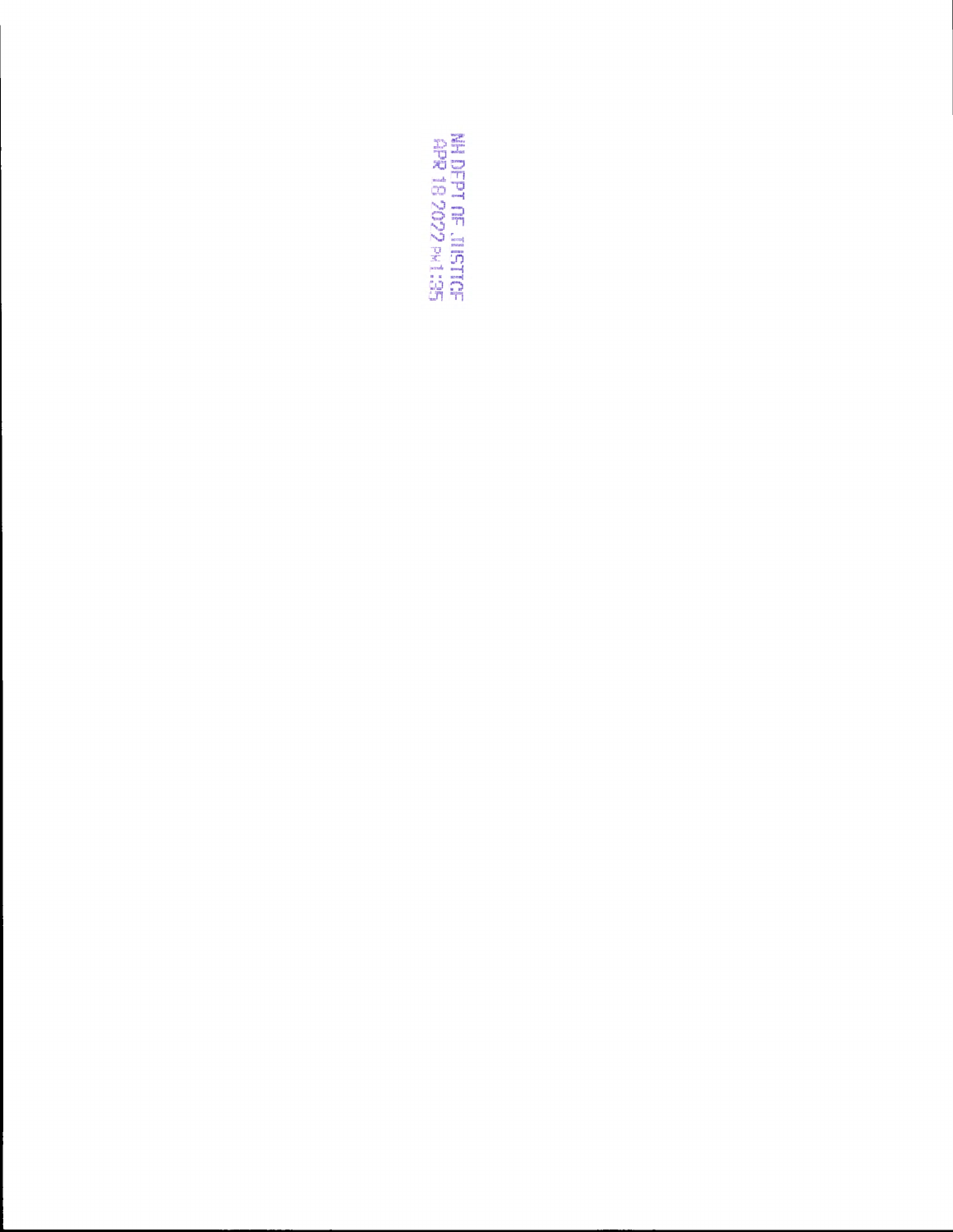## **GENERAL INSPECTION OF THE FACILITY**

Coös County Department of Corrections (RSA 30-B:12)

Commissioners' Names: Thomas Brady, Paul Grenier, Raymond Gorman Instance Communist Communistion Date: April 13, 2022

Instructions: Use the questions below to focus your observations of the facility. Include all locations used by inmates (units, hallways, dining room, lounges, exercise room, bathing areas, and sleeping areas). Also check other areas that affect the inmates, such as storage and utility areas. Initial that there no concerns or note concerns and your follow-up in the space provided. Begin your observations as soon as possible after entering the facility.

|                                                                            | <b>YES</b> | <b>NO</b> | <b>COMMENTS</b> |
|----------------------------------------------------------------------------|------------|-----------|-----------------|
| <b>GENERAL CONDITION:</b>                                                  |            |           |                 |
| 1. ODORS:                                                                  | ✓          |           |                 |
| Is the facility free of objectionable odors?                               |            |           |                 |
| 2. CLEANLINESS:                                                            |            |           |                 |
| Is the environment clean (walls, floors and furniture)?                    | ✓          |           |                 |
| 3. PESTS:                                                                  |            |           |                 |
| Is the facility pest free?                                                 | ✓          |           |                 |
| 4. HAZARDS:                                                                |            |           |                 |
| Is the facility as free of accident hazards as possible?                   | ✓          |           |                 |
| Are water temperatures safe and comfortable?                               |            |           |                 |
| 5. SPACE:                                                                  |            |           |                 |
| Do the space and furnishings appear sufficient to accommodate all inmates? | ✓          |           |                 |
| 6. EQUIPMENT:                                                              |            |           |                 |
| Is the equipment in inmate areas sanitary, orderly, and in good repair?    | ✓          |           |                 |
| 7. EMERGENCY:                                                              |            |           |                 |
| Are staff prepared for an emergency or disaster? Ask two staff to describe | ✓          |           |                 |
| what they do in emergencies. Evaluate the responses to determine their     |            |           |                 |
| preparedness.                                                              |            |           |                 |
| 8. EMERGENCY POWER:                                                        |            |           |                 |
| Is there <i>emergency power</i> ?                                          | ✓          |           |                 |
| 9. WASTE:                                                                  |            |           |                 |
| Is waste contained in properly maintained cans with covers?                | ✓          |           |                 |